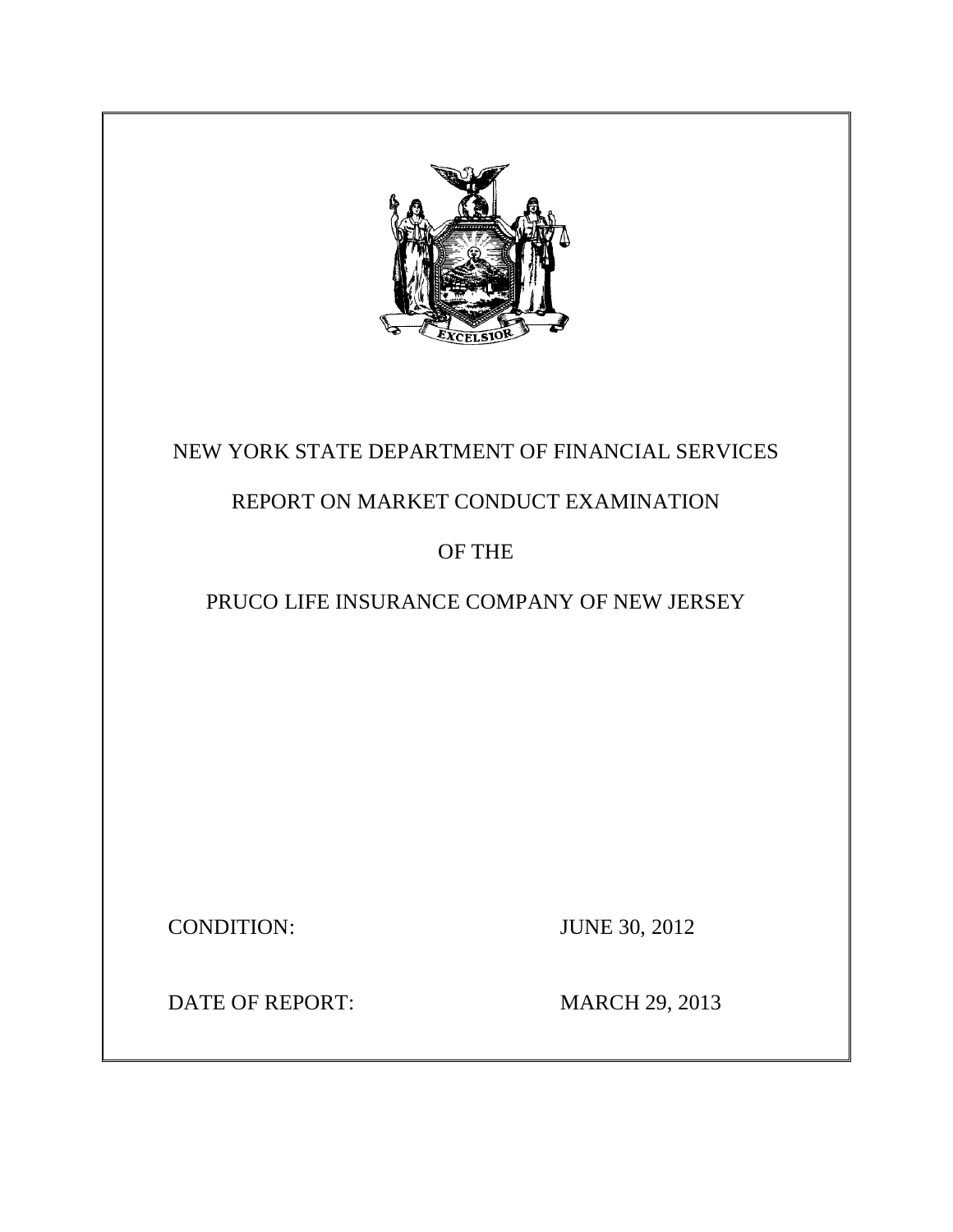# NEW YORK STATE DEPARTMENT OF FINANCIAL SERVICES

# REPORT ON MARKET CONDUCT EXAMINATION

# OF THE

# PRUCO LIFE INSURANCE COMPANY OF NEW JERSEY

# AS OF

# JUNE 30, 2012

DATE OF REPORT: MARCH 29, 2013

**SELREY N. DAVID** 

**EXAMINER:**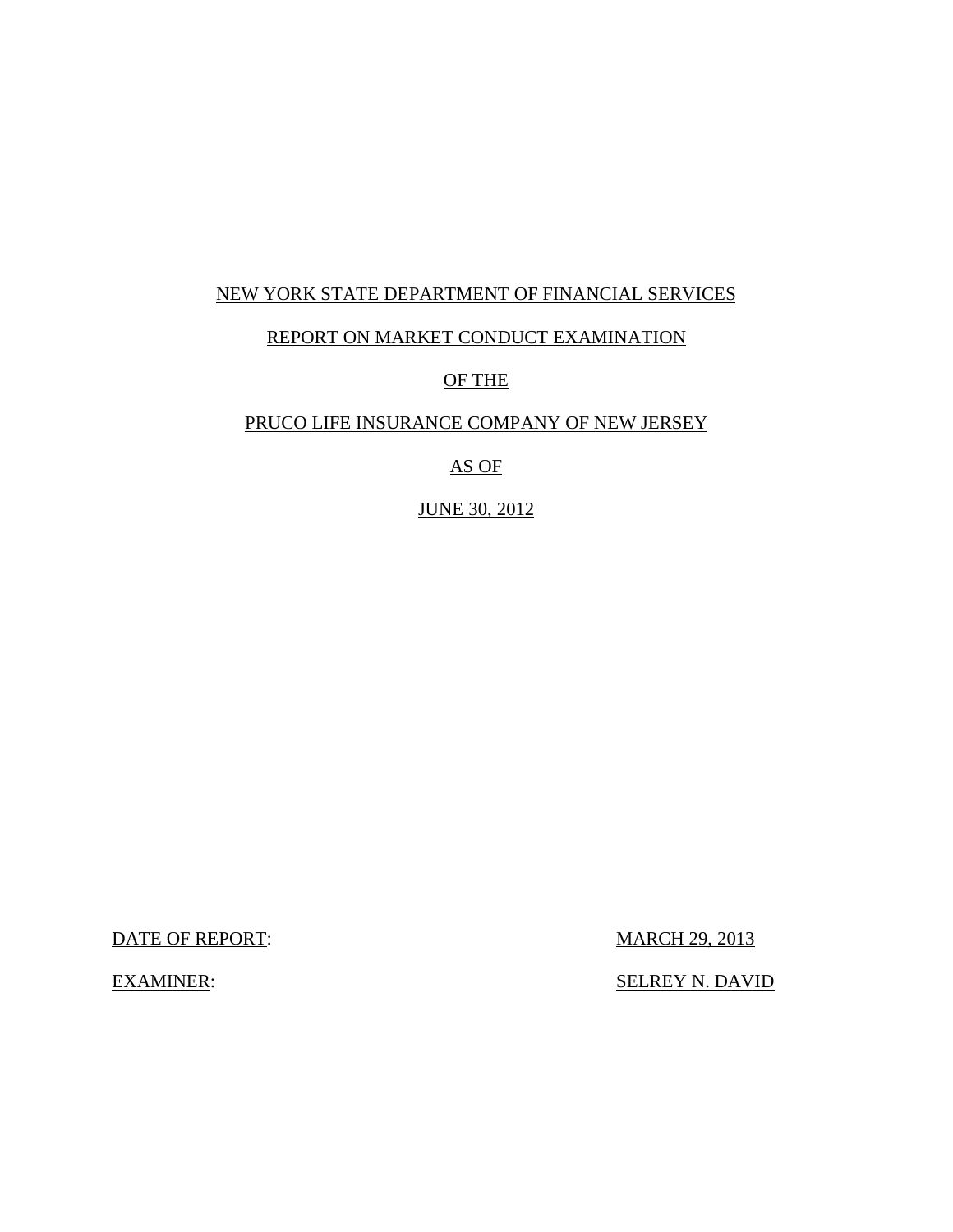### TABLE OF CONTENTS

| ITEM |                                      | PAGE NO.       |
|------|--------------------------------------|----------------|
| 1.   | Executive summary                    | 2              |
| 2.   | Scope of examination                 | 3              |
| 3.   | Description of Company               | 4              |
|      | A. History                           | 4              |
|      | B. Territory and plan of operation   | $\overline{4}$ |
| 4.   | Market conduct activities            | 5              |
|      | A. Advertising and sales activities  | 5              |
|      | B. Underwriting and policy forms     | 5              |
|      | C. Treatment of policyholders        | 5              |
| 5.   | Prior report summary and conclusions | 7              |
| 6.   | Summary and conclusions              | 8              |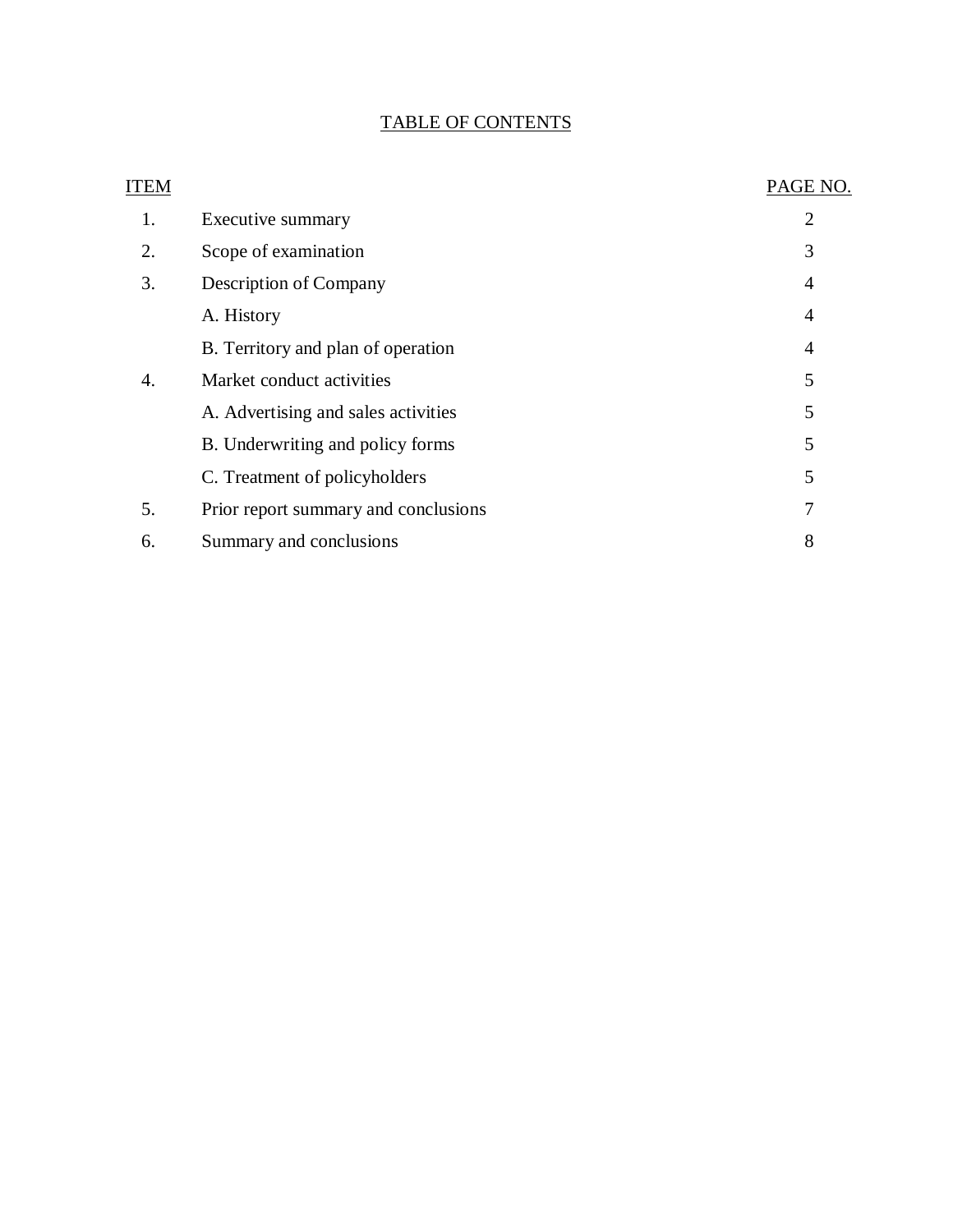

# NEW YORK STATE DEPARTMENT<sub>of</sub> FINANCIAL SERVICES

Andrew M. Cuomo **Maria T. Vullo** Maria T. Vullo Maria T. Vullo Maria T. Vullo Maria T. Vullo Maria T. Vullo Maria T. Vullo Governor Superintendent Superintendent Superintendent Superintendent Superintendent Superintendent Superintendent

December 27, 2016

 Honorable Maria T. Vullo Superintendent of Financial Services New York, New York 10004

Madam:

 2012, and annexed hereto, an examination has been made into the condition and affairs of Pruco Life Insurance Company of New Jersey, hereinafter referred to as "the Company," at its home office located at 213 Washington Street, Newark NJ 07102. In accordance with instructions contained in Appointment No. 30891, dated October 16,

 Wherever "Department" appears in this report, it refers to the New York State Department of Financial Services.

The report indicating the results of this examination is respectfully submitted.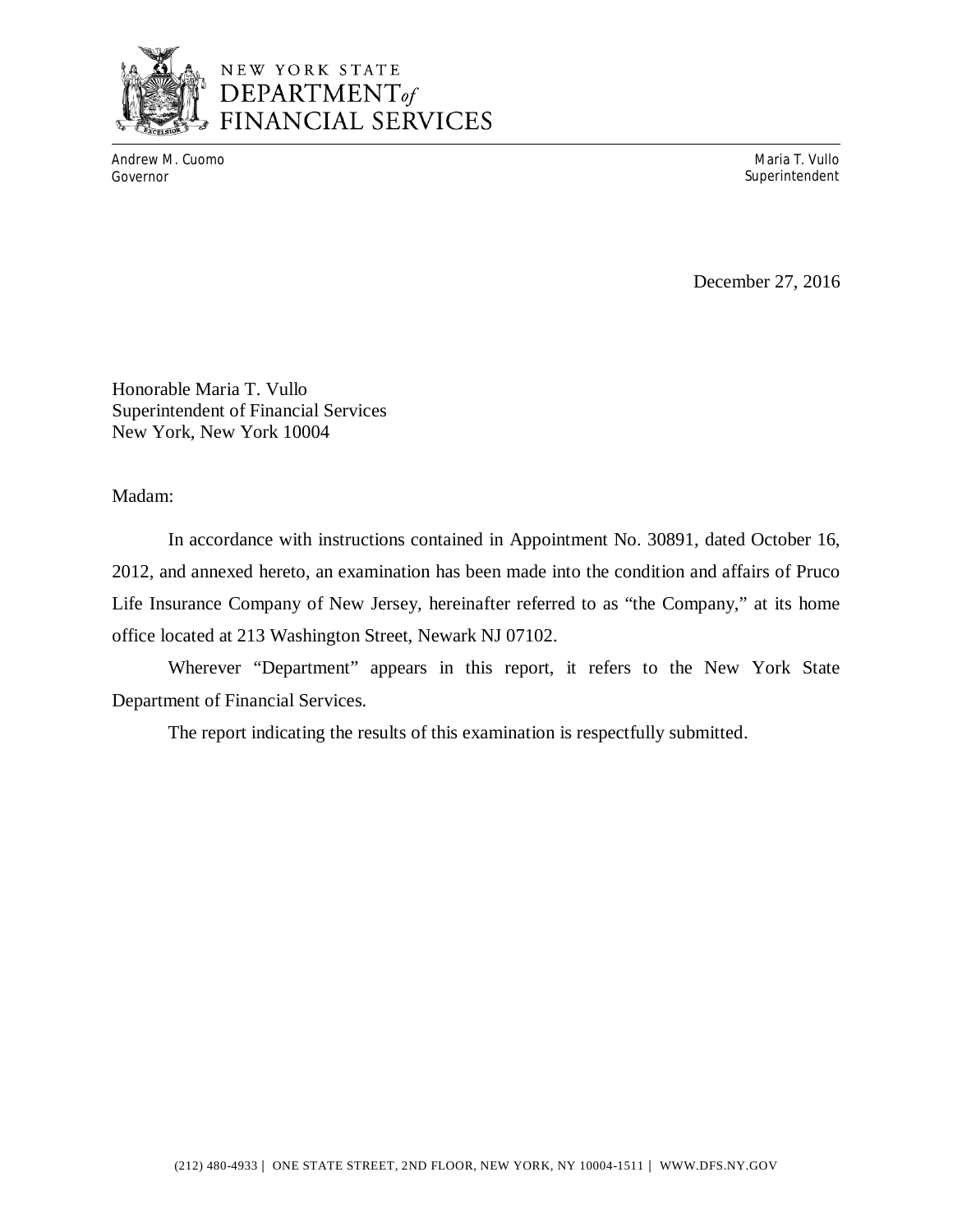#### 1. EXECUTIVE SUMMARY

<span id="page-4-0"></span>The material violations contained in this report are summarized below.

- The Company violated Section 3230(b)(1) of the New York Insurance Law by failing to date the application in 3 of the 10 (30%) accelerated benefit claims reviewed. (See item 4C of this report)
- The Company violated Section 86.4(a) of Department Regulation No. 95 by failing to include the required fraud warning notice on five of its claim forms. (See item 4C of this report)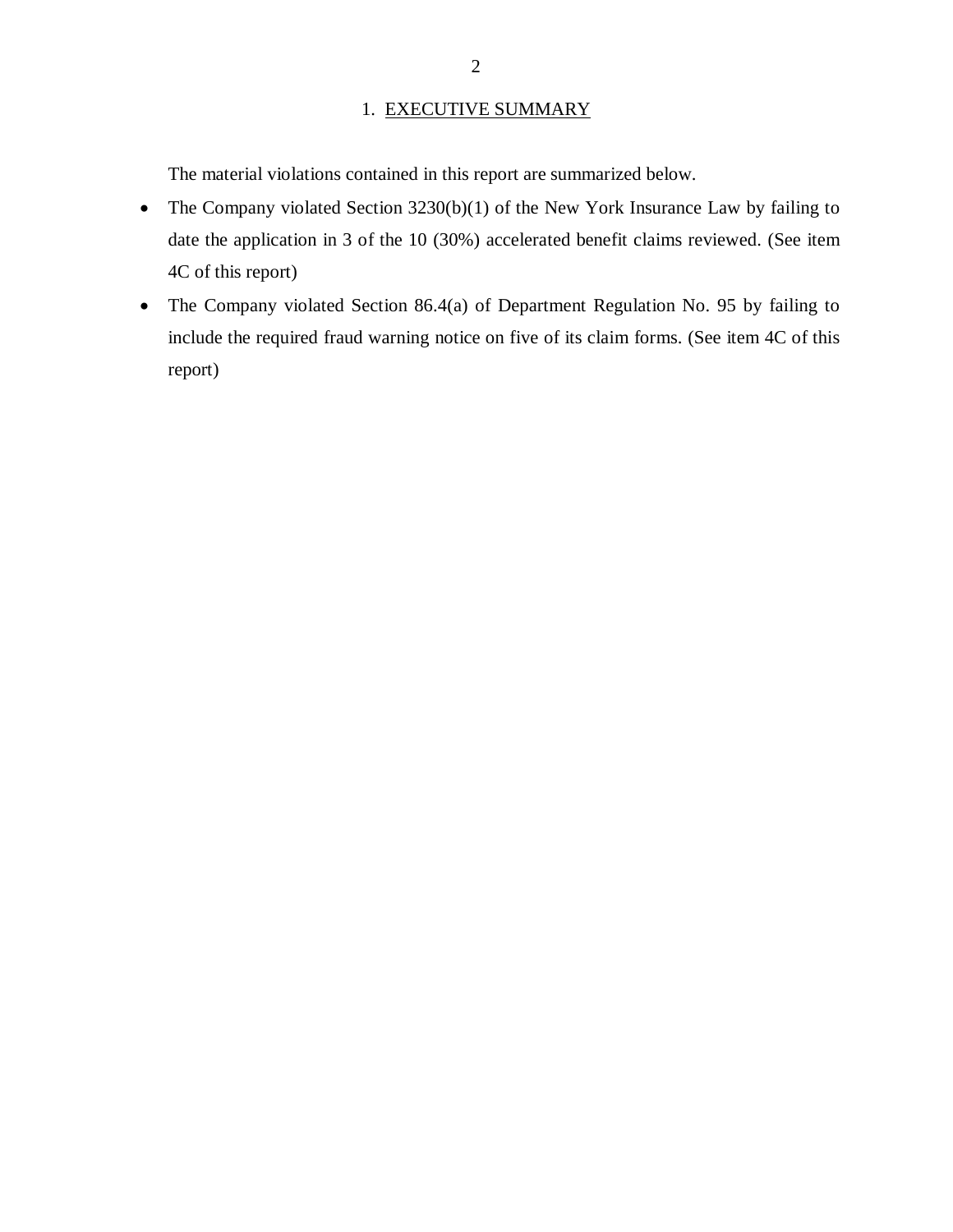#### 2. SCOPE OF EXAMINATION

<span id="page-5-0"></span> necessary, the examiner reviewed matters occurring subsequent to June 30, 2012, but prior to the date of this report (i.e., the completion date of the examination). This examination covers the period from January 1, 2009, through June 30, 2012. As

 National Association of Insurance Commissioners' Market Regulations Handbook or such other examination procedures, as deemed appropriate, in such review. The examination comprised a review of market conduct activities and utilized the

 market conduct violations and recommendations contained in the prior report on examination. The results of the examiner's review are contained in item 5 of this report. The examiner reviewed the corrective actions taken by the Company with respect to the

 from laws, regulations or rules, or which require explanation or description. This report on examination is confined to comments on matters which involve departure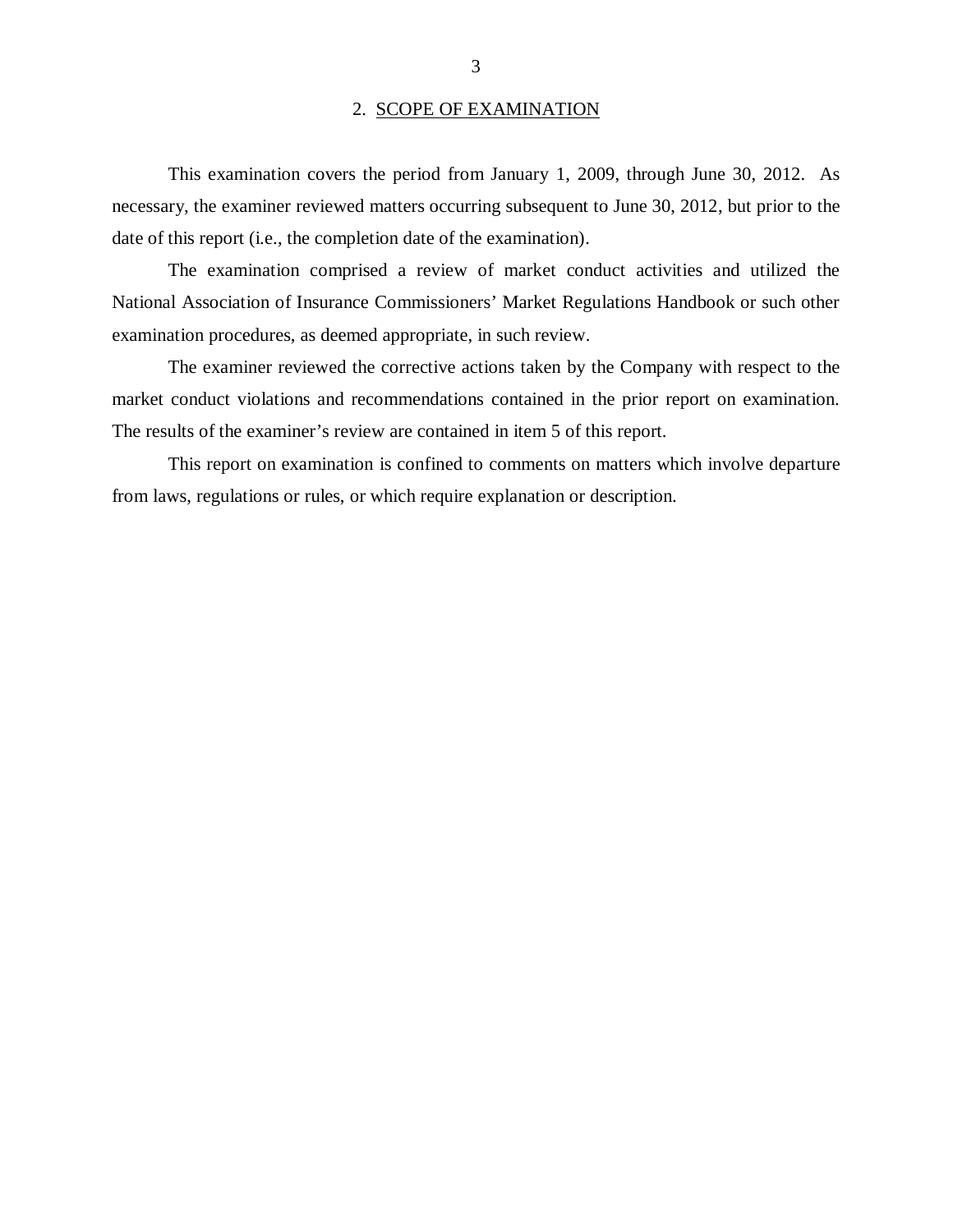#### 3. DESCRIPTION OF COMPANY

#### <span id="page-6-0"></span>A. History

 Jersey under the name of Pruco Life Insurance Company of New Jersey on October 18, 1982, and commenced business on December 27, 1982. The Company was granted a license by the Department to conduct business in the State of New York on October 3, 1985. The Company was incorporated as a stock life insurance company under the laws of New

#### B. Territory and Plan of Operation

 insurance as defined in paragraphs 1, 2 and 3 of Section 1113(a) of the New York Insurance The Company is authorized to write life insurance, annuities and accident and health Law.

 In 2011, 53.40% of life premiums, 99.11% of annuity considerations and 56.67% of deposit-type contract funds were received from New York. Since the Company writes more premiums in New York than it does in New Jersey, its state of domicile, and such premium is more than 20% of premiums written, it is deemed to be a domestic insurer pursuant to Section 1501(d) of the New York Insurance Law for the purposes of Article 15 of the New York Insurance Law only. All policies are written on a non-participating basis. The Company is licensed to transact business in two states, New Jersey and New York.

 life insurance and individual annuities. Products provided by the Company include individual term life insurance, whole life insurance, variable life insurance, universal life insurance, variable annuities and immediate income annuities. The Company's principal lines of business during the examination period were individual

 Company's general agents are the same agents that write business in New York for Prudential Insurance Company of America. The Company's agency operations are conducted on a general agency basis. The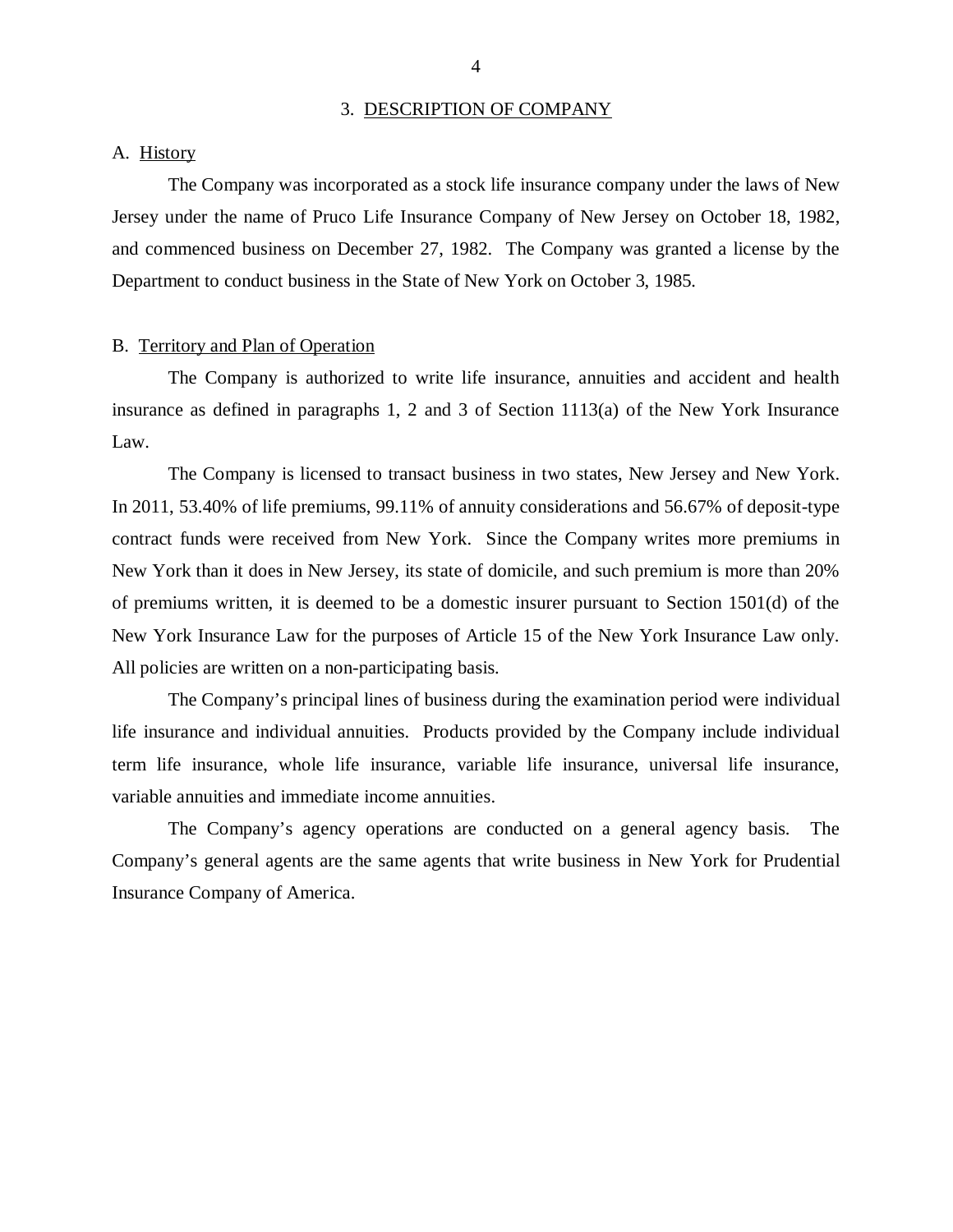#### 4. MARKET CONDUCT ACTIVITIES

<span id="page-7-0"></span> affecting policyholders, claimants, and beneficiaries to determine compliance with applicable statutes and regulations and the operating rules of the Company. The examiner reviewed various elements of the Company's market conduct activities

#### A. Advertising and Sales Activities

 including trade practices, solicitation and the replacement of insurance policies. The examiner reviewed a sample of the Company's sales activities of the agency force

Based upon the sample reviewed, no significant findings were noted.

#### B. Underwriting and Policy Forms

 the applicable policy forms. The examiner reviewed a sample of new underwriting files, both issued and declined, and

Based upon the sample reviewed, no significant findings were noted.

#### C. Treatment of Policyholders

 lapses. The examiner also reviewed the various controls involved, checked the accuracy of the computations and traced the accounting data to the books of account. The examiner reviewed a sample of various types of claims, surrenders, changes and

#### $1<sup>1</sup>$ Section 3230(b) of the New York Insurance Law states:

"The application to accelerate benefits shall:

 (1) be dated by the insurer upon transmittal and shall be completed and signed by the policy owner not more than thirty days thereafter . . ."

 The examiner reviewed the 10 accelerated benefit claims that were received by the Company during the examination period. The examiner noted that in three of the 10 (30%) accelerated benefit claims reviewed, the Company failed to date the application in accordance with Section 3230(b)(1) of the New York Insurance Law.

 The Company violated Section 3230(b)(1) of the New York Insurance Law by failing to date the application in three of the 10 (30%) accelerated benefit claims reviewed.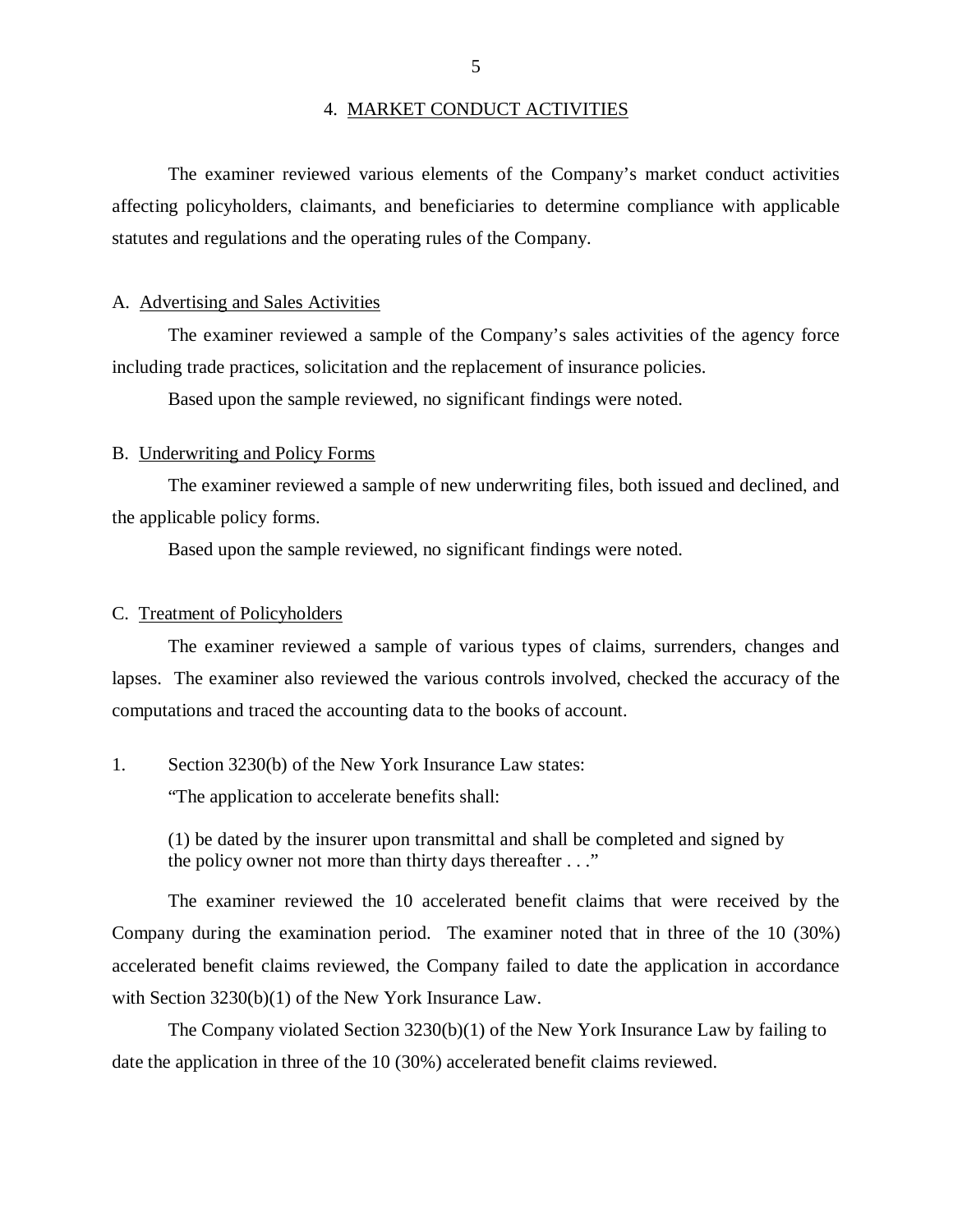$2.$ Section 86.4(a) of Department Regulation No. 95 states, in part

> ". . . all claim forms for insurance, and all applications for commercial insurance and accident and health insurance, provided to any person residing or located in this State in connection with insurance policies for issuance or issuance for delivery in this State, shall contain the following statement:

> "Any person who knowingly and with intent to defraud any insurance company or other person files an application for insurance or statement of claim containing any materially false information, or conceals for the purpose of misleading, information concerning any fact material thereto, commits a fraudulent insurance act, which is a crime, and shall also be subject to a civil penalty not to exceed five thousand dollars and the stated value of the claim for each such violation." . . . "

 The examiner's review of the life insurance and annuity claim forms used by the Company during the examination period noted that five of the specimen claim forms did not include the required fraud notice. These 5 forms were used for a total of 21 claims during the period under examination.

 The Company violated Section 86.4(a) of Department Regulation No. 95 by failing to include the required fraud warning notice on five of its claim forms.

 The examiner recommends that the Company modify its claim forms to include the required notice.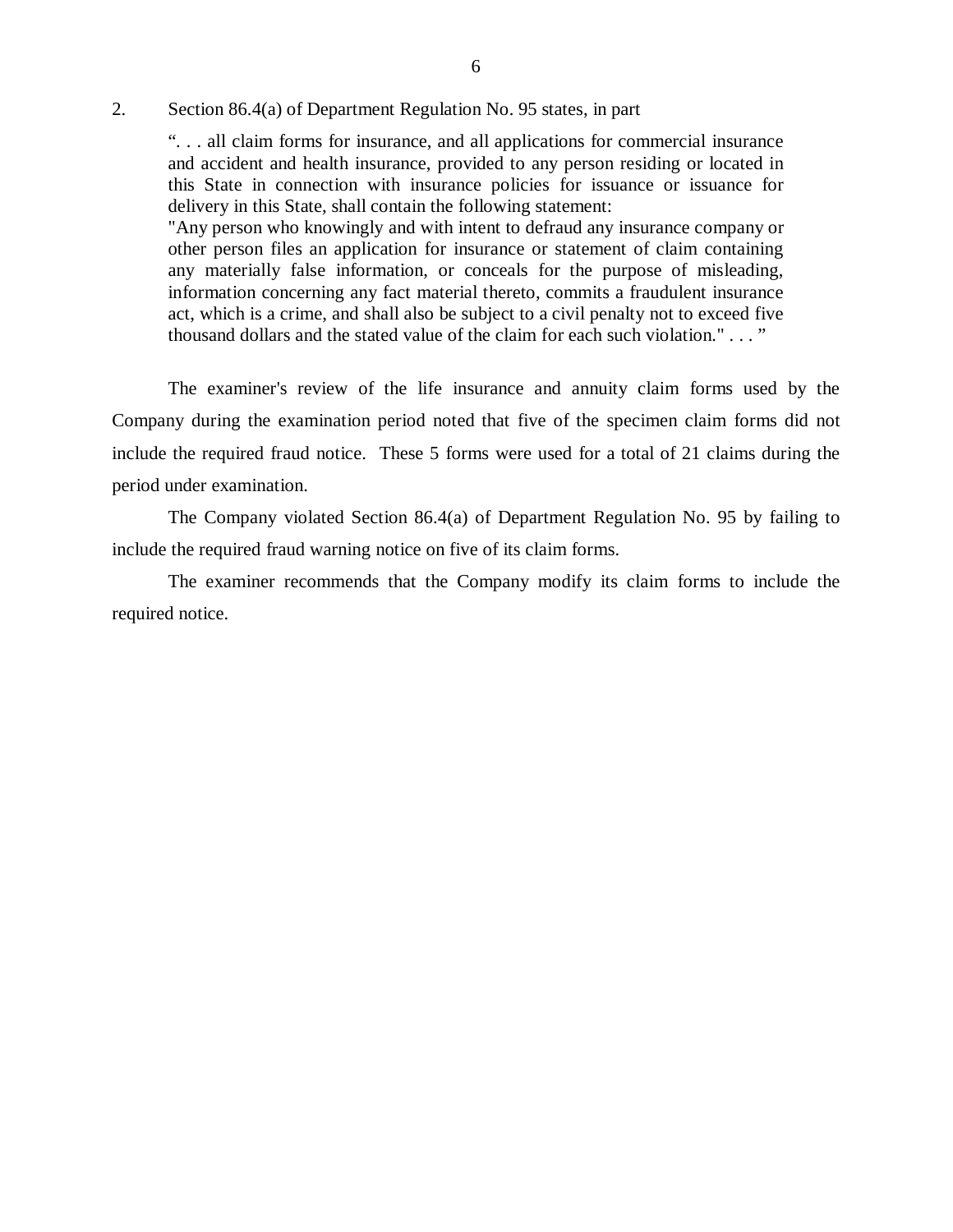### 5. PRIOR REPORT SUMMARY AND CONCLUSIONS

 Following are the violations, recommendation and comment contained in the prior report on examination and the subsequent actions taken by the Company in response to each citation:

#### Item Description

 $\mathsf{A}$  failing to appoint a corporate officer as the Company's consumer services The Company violated Section 216.4 $(c)$  of Department Regulation No. 64 by officer.

> The Company appointed a corporate officer as the Company's consumer services officer on February 21, 2003.

 $\overline{B}$  calling attention to an unauthorized insurer in its advertisements. The Company violated Section  $2122(a)(2)$  of the New York Insurance Law by

> advertisements. The disclosure currently required in such materials references either "The Prudential Insurance Company of America, Newark, NJ" or "The Prudential Insurance Company of America, Newark, NJ and its affiliates." The Company no longer calls attention to an unauthorized insurer in its

 $\overline{C}$ The Department and the Company agreed on remediation plans.

> The Company performed an internal review of annuity sales made from November 1998 through June 2002 focusing on two issues: (1) Compliance with Department Regulation No. 60 with respect to annuity replacement sales in New York by Prudential Securities Financial Advisors; and (2) the extent to which unapproved illustrations may have been used in connection with sales of annuity products.

D indicating that Prudential, rather than the Company, was replacing certain The Company violated Section 51.7(a) of Department Regulation No. 60 by policies.

> The Examiner's review did not reveal instances where the Company violated Section 51.7(a) of Department Regulation No. 60.

 $E_{\rm c}$  distinguishing between itself and its affiliates with respect to application forms, Department Regulation No. 60 Disclosure Statement forms and advertisements. The examiner recommended that the Company take greater care in

> The Company implemented a centralized replacement unit to complete or review Department Regulation No. 60 Disclosure Statements for accuracy. In addition, the Company implemented a process to ensure that the application delivered to the customer is accurate. The Company also implemented procedures that require advertisements to include the full issuing company name and address.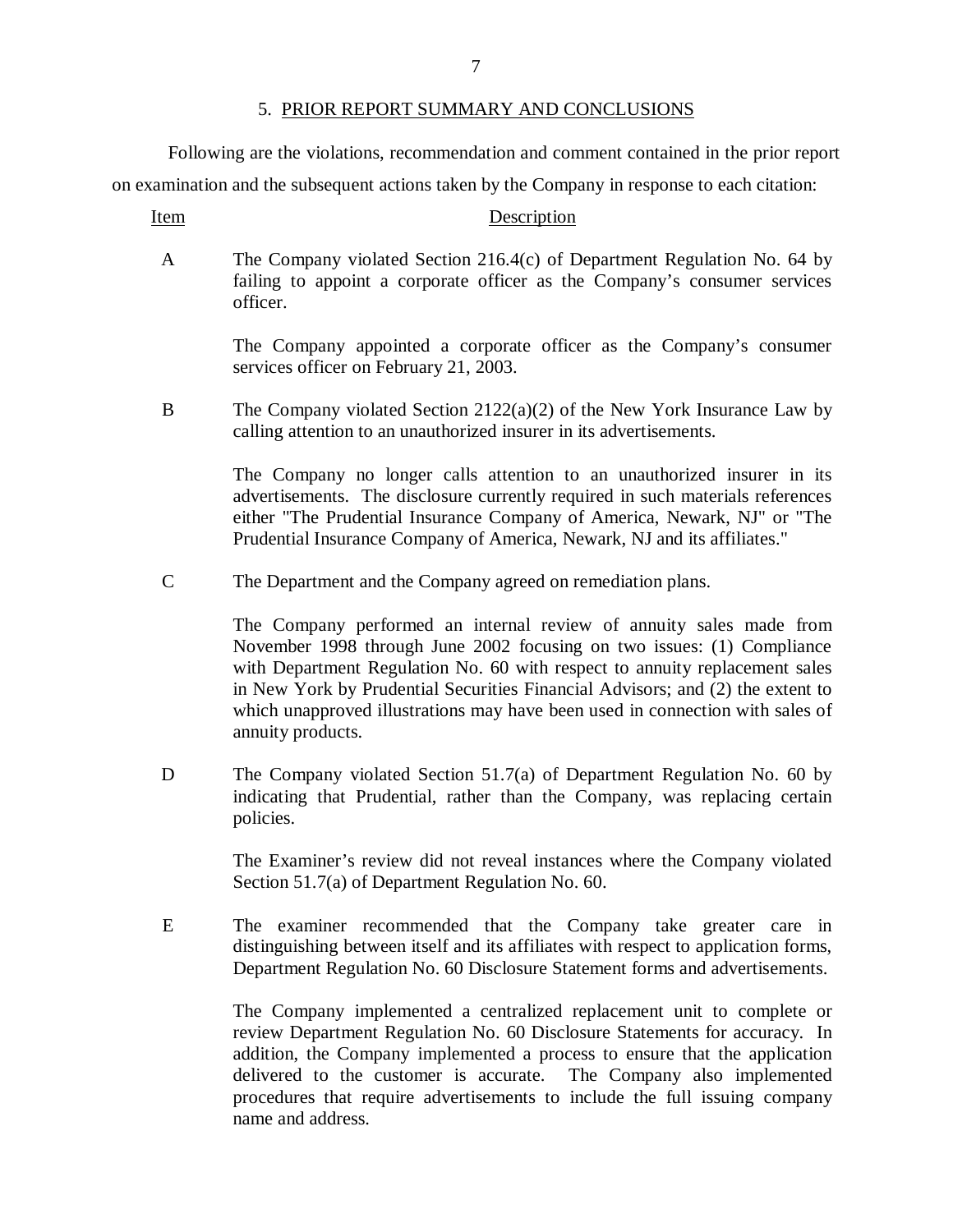#### 6. SUMMARY AND CONCLUSIONS

Following are the violations and recommendations contained in this report:

| Item | Description                                                                                                                                                                 | Page $No(s)$ . |
|------|-----------------------------------------------------------------------------------------------------------------------------------------------------------------------------|----------------|
| A    | The Company violated Section $3230(b)(1)$ of the New York Insurance<br>Law by failing to date the application in $3(30%)$ of the 10 accelerated<br>benefit claims reviewed. | 5              |
| B    | The Company violated Section 86.4(a) of Department Regulation No.<br>95 by failing to include the required notice on five of its claim forms.                               | 6              |
|      | The examiner recommends that the Company modify its claim forms to<br>include the required notice.                                                                          | 6              |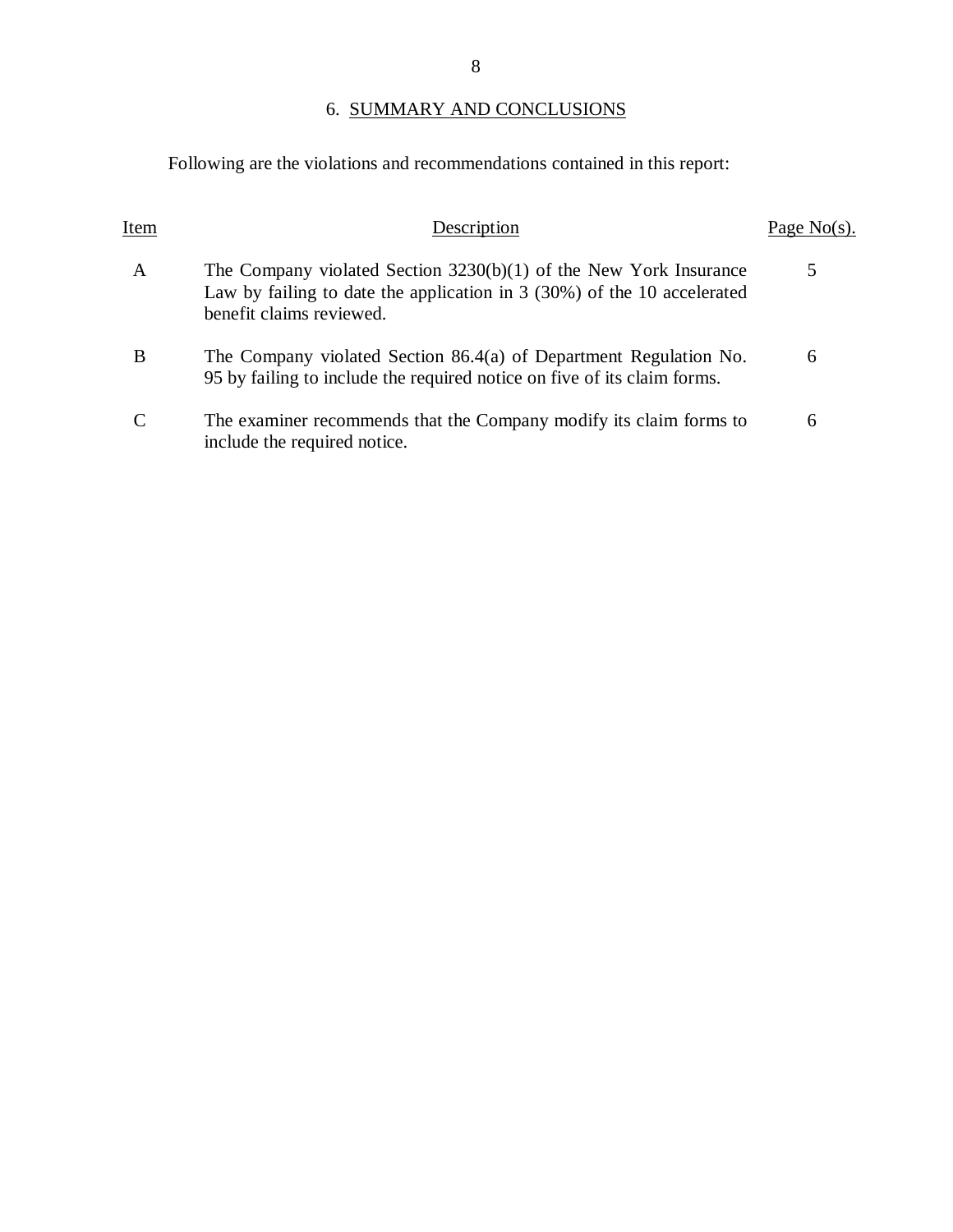Respectfully submitted,

 $\sqrt{s/2}$ 

 Associate Insurance Examiner Selrey David

# STATE OF NEW YORK ) COUNTY OF NEW YORK ) )SS:

Selrey David, being duly sworn, deposes and says that the foregoing report, subscribed by him, is true to the best of his knowledge and belief.

> /s/ Selrey David

Subscribed and sworn to before me

this day of